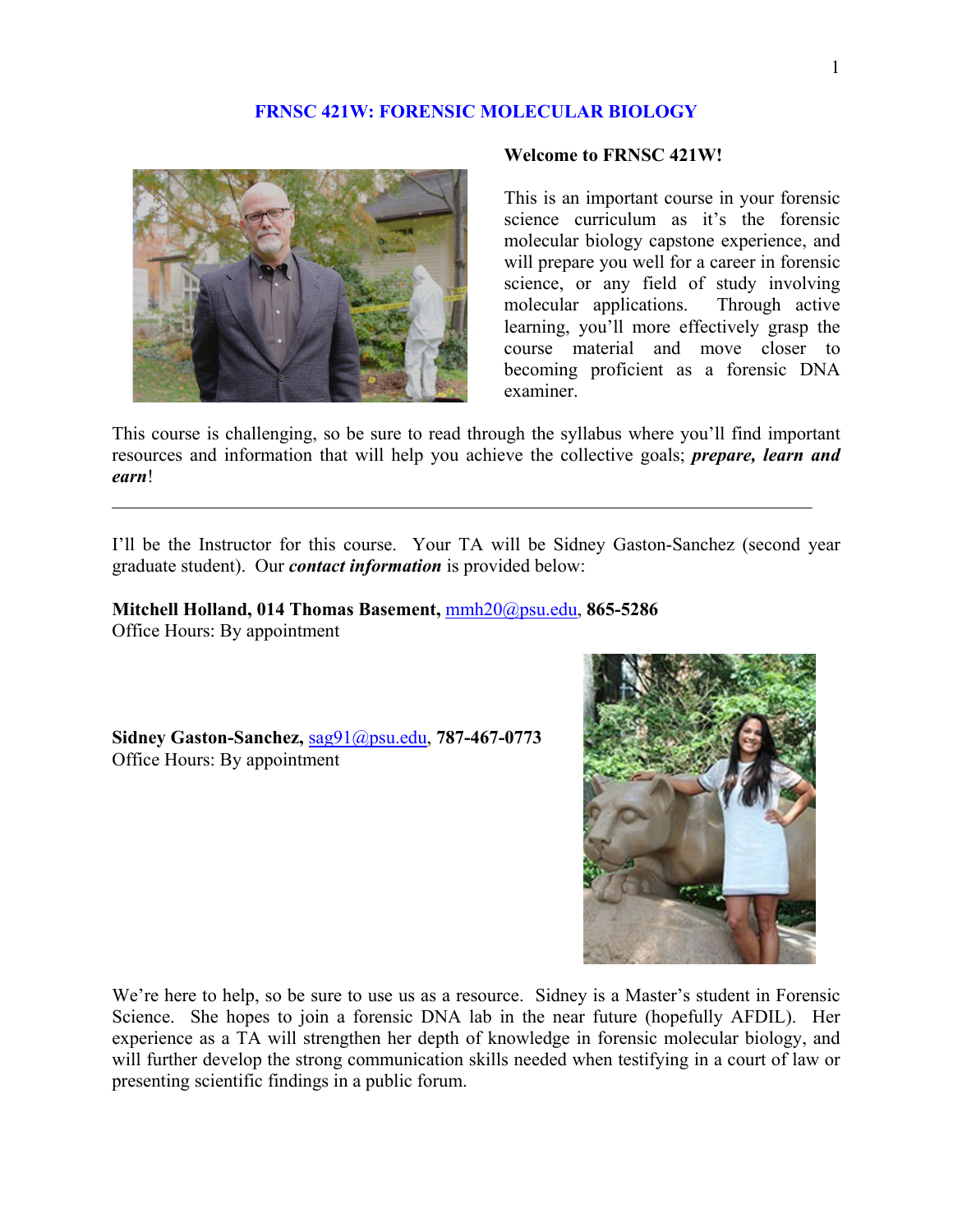**Roles:** It's important to understand everyone's role in the course.

- 1. My role is to prepare and deliver the lectures for class, laboratory, and recitation; prepare and deliver active learning materials for class and recitation; design the laboratories; provide guidance in the laboratory; and prepare the TA to run the laboratories.
- 2. The role of the TA is to run the laboratories; i.e., responsible for making sure the laboratories run smoothly.
- 3. Regarding the grading process:
	- a. I will grade all quizzes and exams; will grade the qualifying test (QT) case file that you produce at the end of the course; and will conduct the depositions (oral examination).
	- b. The TA will grade the laboratory exercises associated with the training binder; based on rubrics provided by me.
- 4. Your role is to show up, work hard, and LEARN!!  $\odot$

Because this is a laboratory course, we have a **Safety Officer** (Troy Adams,  $\frac{t}{1a}5245@psu.edu$ ) who ensures your working environment is safe, addresses safety requirements given to us by the College of Science, and conducts/oversees the annual safety audits. Please bring any safety concerns to me, Sidney, or Troy immediately.

**NOTE: Students working in the laboratory must have completed Bloodbourne pathogen (BBP) training through Penn State. Documentation of completion of BBP training is required before students can work in the laboratory.**

#### **We'll meet in two places this semester:**

Lecture will be held on MW at 10:10-11:00 AM in **222 Thomas Bldg** *Required* Recitation will be held on F at 10:10-11:00 AM in **222 Thomas Bldg** Laboratories are M/W (Sec 1) and T/R (Sec's 2 & 3) from 1:25-5:25 PM in **015 Thomas**

#### **Optional Textbook:**

Butler's *Advanced Topics in Forensic DNA Typing: Methodology* Additional resources: Watson et al's *Molecular Biology of the Gene*, 7<sup>th</sup> Edition

### **Course Resources:**

You can find most of the material for this course at the *FRNSC 421, Section 001: Forensic Mol Bio* site on CANVAS (https://lmstools.ais.psu.edu/login.html); for example, PowerPoint pdf's, protocols, forms, recommended journal articles, the syllabus, and example exam questions. In addition, you are strongly encouraged to use the University library system to search for journal articles on topics encountered throughout the course (www.lias.psu.edu). This is an excellent way to supplement your learning.

**Learning Objectives:** *Achieved through lectures, recitation sessions, and laboratory exercises. Assessed through exams, quizzes, laboratory reports/products, and class participation.*

# *PLEASE READ THE LEARNING OBJECTIVES*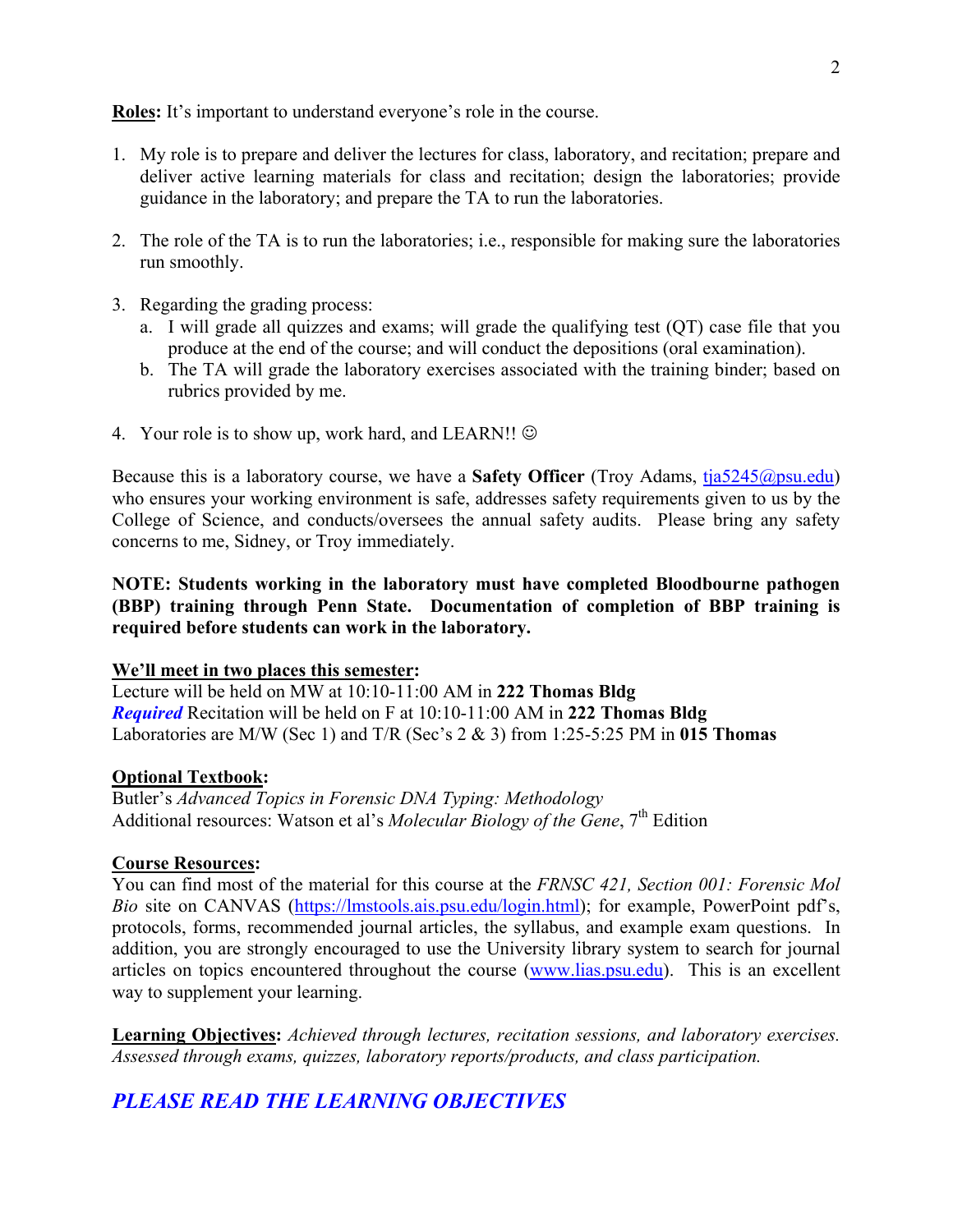## *At the end of this course, you should better understand …*

- $\cdot$  how to identify and sample biological evidence for DNA analysis, including the importance of evidence collection at the crime scene and how surfaces, materials and sources relate to sampling strategies; a refresher on screening biological evidence for source attribution will be provided.
- $\div$  the scientific principles behind DNA analysis techniques: DNA extraction, quantification, STR amplification, CE instrument analysis, interpretation of STR data including mixtures, interpretation of Y STR data, and statistical analysis of both types of DNA profiles.
- $\triangleleft$  the DNA analysis protocols, how to use the forms for each type of analysis, and how to write consultation reports that reflect laboratory findings.
- $\div$  the laboratory techniques for conducting confirmatory testing of biological fluids, and for DNA analysis.
- $\triangle$  how to construct a forensic DNA case file of your laboratory findings (OT), and how forensic DNA testimony is given at the deposition level.
- how a forensic DNA laboratory functions, including the accreditation requirements for forensic DNA laboratories.

## **Graded Opportunities:**

- I. *Quizzes*: Nine (9) quizzes given during recitation. The quiz schedule can be found in the Tentative Agenda provided at the end of the syllabus.
- II. *Exams*: Three (3) exams. The third exam will be given over two class periods. The exam schedule can be found in the Tentative Agenda provided at the end of the syllabus. Exams 1 and 2, and the Part 1 of Exam 3, will be given at night from 6:00-7:30 PM.
- III. *Class/Recitation*: Attendance is expected at each class, laboratory, and recitation, allowing students to achieve the most positive outcome in the course.
- IV. *Training Binder*: The training binder is a compilation of the laboratory work product. A detailed description of each section of the training binder, including grading for each section, can be found on CANVAS (Training Binder Guidelines & Assessment); **PLEASE READ** this document **CAREFULLY**. Quizzes will be given during laboratory when new topics are introduced, and will count as 5% of the Training Binder grade.
- V. *Qualifying Test*: The qualifying test is a combination of independent laboratory analysis and oral examination. Students will complete the analysis of a mock case, from receipt to report. Each student will then be deposed by a defense attorney (me), defending their findings in a mock testimony experience.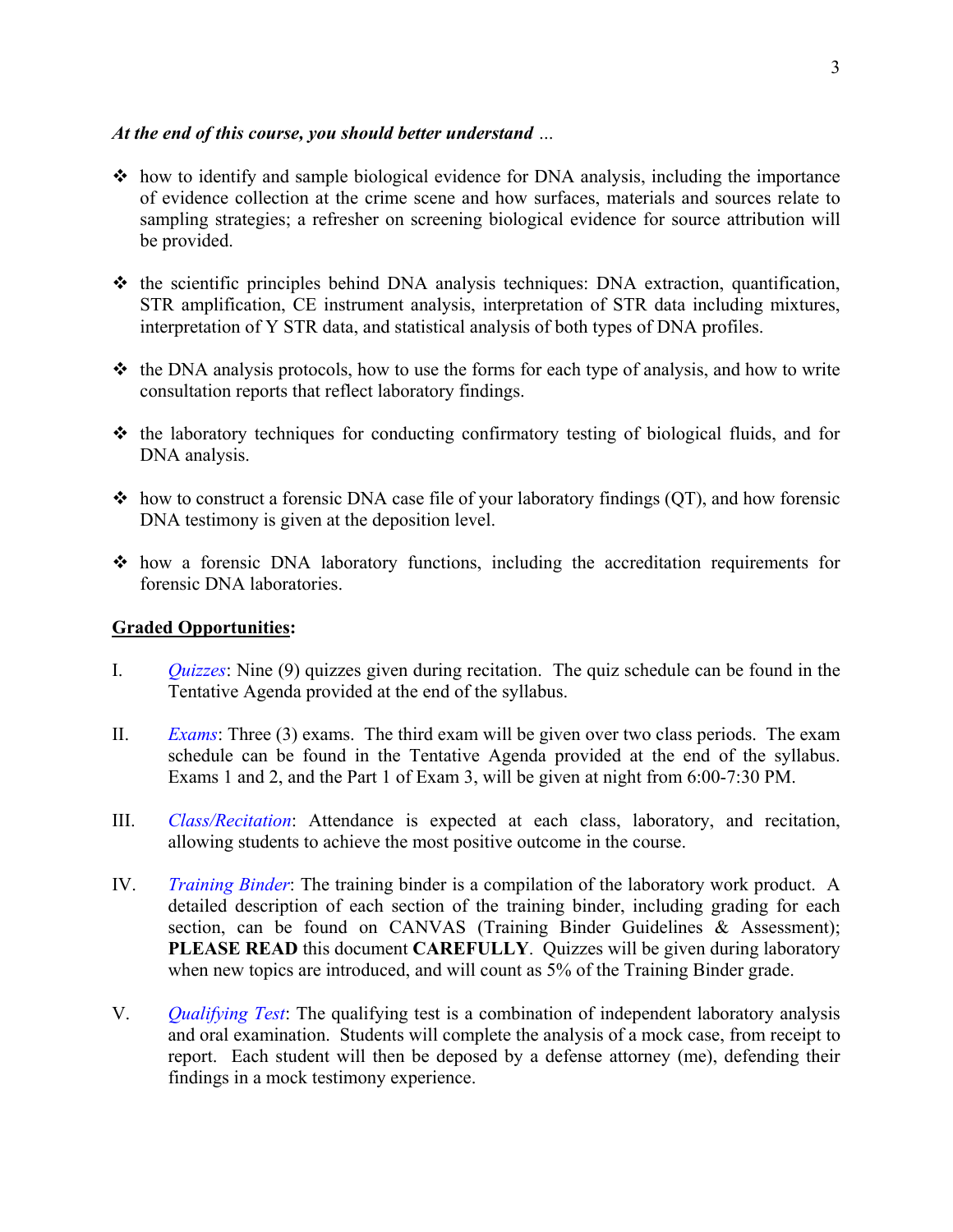| ٠ |  |
|---|--|
| ٠ |  |

| Grading:                                                                                                                                    |     |                    |
|---------------------------------------------------------------------------------------------------------------------------------------------|-----|--------------------|
| Quizzes                                                                                                                                     |     | 150 pts $(15%)$    |
| 15 pts for the first four quizzes (60 pts total) and 18 pts for the last five quizzes (90 pts)                                              |     |                    |
| Exams 1, 2 and 3                                                                                                                            | $=$ | 400 pts $(40\%)$   |
| 100 pts for exams 1 $\&$ 2, and 200 pts for exam 3                                                                                          |     |                    |
| <b>Class/Recitation</b>                                                                                                                     | $=$ | 0 pts $(0\%)$      |
| 5 pts lost for each absence w/out an acceptable excuse<br>See Penn State Policy 42-27 for more information about attendance                 |     |                    |
|                                                                                                                                             |     |                    |
| <b>Training Binder</b>                                                                                                                      |     | 225 pts $(22.5\%)$ |
| See the Training Binder Guidelines & Assessment document (posted on CANVAS) for a<br>breakdown of the graded sections of the raining binder |     |                    |
| <b>Qualifying Test</b>                                                                                                                      |     | 225 pts $(22.5\%)$ |
| 160 pts for the mock case $\&$ 65 pts for the oral deposition                                                                               |     |                    |
| <b>TOTAL</b>                                                                                                                                |     | 1000 pts $(100\%)$ |
| <b>Grading Scheme:</b>                                                                                                                      |     |                    |

Grading will follow the University's guidelines. The following is a typical grading scheme used in previous semesters in 421W:

 $93-100 = A$ ,  $88-92 = A$ -,  $84-87 = B$ +,  $80-83 = B$ ,  $76-79 = B$ - $72-75 = C +$ ,  $68-71 = C$ ,  $58-67 = D$ ,  $58 = F$ 

#### **Exam Policy:**

Other than unexpected illnesses, all requests for a makeup exam must be made by email to me no later than two weeks prior to the scheduled exam. If an unexpected illness keeps a student from attending the exam, an email must be sent to me prior to the class period in order for the student to be allowed to take a makeup exam.

No bathroom breaks are allowed during exams, and nothing is allowed on the desk while taking an exam, other than writing utensils and a calculator when required.

## **Academic Integrity:**

Academic integrity is an essential component of your education. The following is a quote from the "PSU Faculty Senate Policies for Students" - Academic integrity "*is the pursuit of scholarly activity free from fraud and deception and is an educational objective of this institution. Academic dishonesty includes, but is not limited to, cheating, plagiarizing, fabricating of information or citations, facilitating acts of academic dishonesty by others, having unauthorized possession of examinations, submitting work of another person or work previously used without informing the instructor, or tampering with the academic work of other students.*" All University and Eberly College of Science policies regarding academic integrity/academic dishonesty apply to this course and the students enrolled in this course. Refer to the following for further details on academic integrity policies: http://science.psu.edu/current-students/Integrity/Policy.html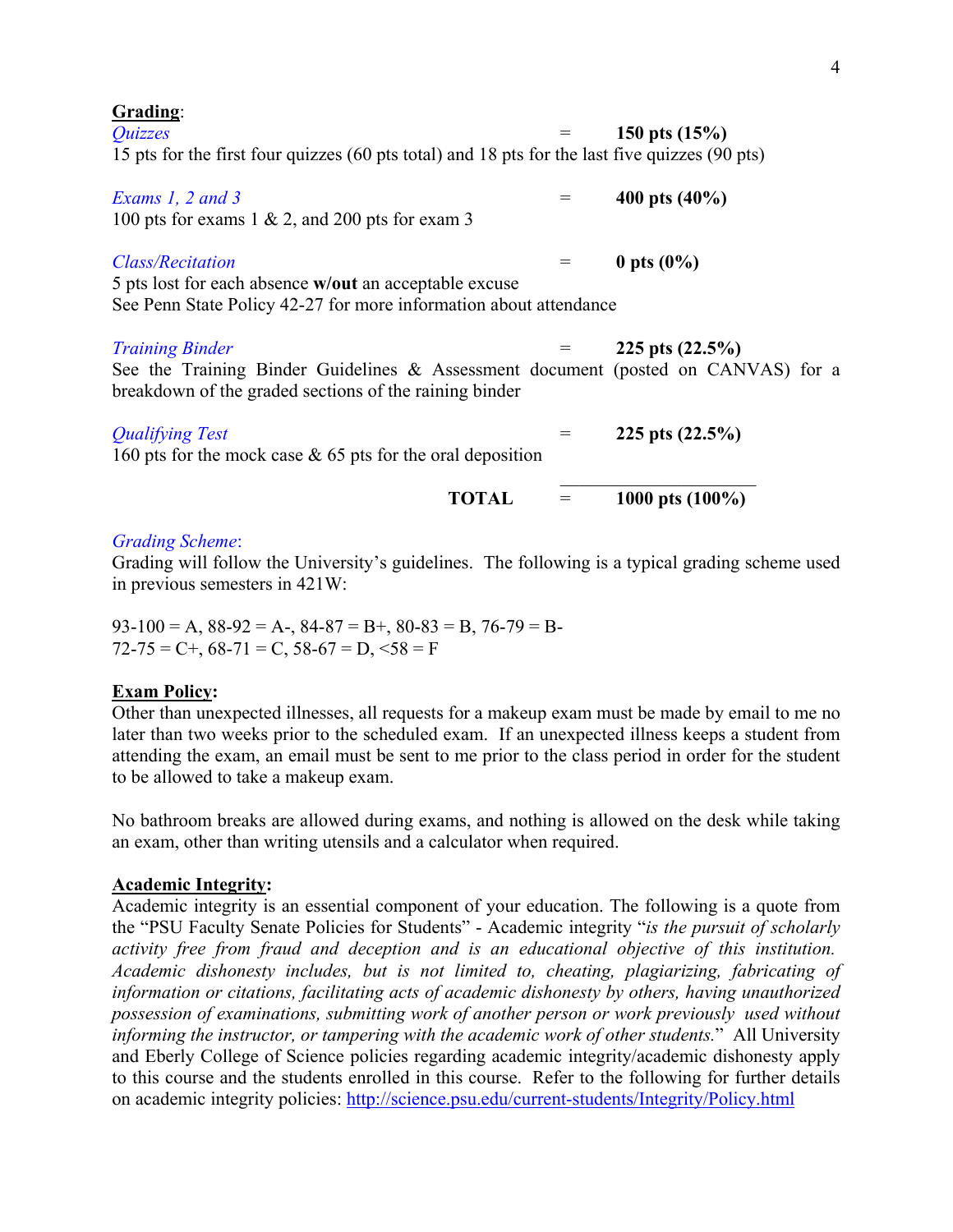Matters of academic dishonesty will be turned over to the University disciplinary system and may result in a failing grade for the course.

## **Reporting Educational Equity Concerns through the Report Bias, Counseling & Psychological Services Resources, and Disability Policy:**

Penn State welcomes students with disabilities into the University's educational programs. If you have a disability-related need for reasonable academic adjustments in this course, contact the Office for Disability Services (ODS) at 814-863-1807 (V/TTY). For further information regarding ODS, please visit the Office for Disability Services Web site http://equity.psu.edu/ods/. You must contact ODS and request academic adjustment letters at the beginning of each semester. In order to receive consideration for course accommodations, you must contact ODS and provide documentation (http://equity.psu.edu/student-disabilityresources/guidelines). If the documentation supports the need for academic adjustments, ODS will provide a letter identifying the appropriate adjustments. Please share this information and discuss the adjustments with your instructor as early in the course as possible. For counseling & psychological services contact a representative at the following link (http://studentaffairs.psu.edu/counseling/). For reporting educational equity concerns through the report bias contact a representative at the following link (http://equity.psu.edu/reportbias).

## **Mutual Respect and Cooperation:**

The Eberly College of Science Code of Mutual Respect and Cooperation (http://science.psu.edu/climate) embodies the values that we hope our faculty, staff, and students possess and will endorse to make The Eberly College of Science a place where every individual feels respected and valued, as well as challenged and rewarded.

#### **How to be Successful in this Course:**

Be prepared for class. Study the PowerPoints and read the assigned material. Come to every class, laboratory, and recitation, ask questions, and schedule one-on-one meetings with me or the TA if you're struggling with the course material. Make sure you *comprehend* the material, as the exams will be short answer questions, so students should practice visualizing, verbalizing, and writing about the course material. Practice questions are a valuable resource reflecting material likely to appear on the quizzes and exams.

#### **TENTATIVE AGENDA (Subject to Change)**

| WEEK OF:      |                   |                                                                                                                                                                                          |
|---------------|-------------------|------------------------------------------------------------------------------------------------------------------------------------------------------------------------------------------|
| $JAN 7(1)$ :  | <b>LECTURE</b>    | Introduction: "Start with the end in mind" (PP 1 &<br>2), Real Time qPCR Quantification (PP $3 \& 4$ )<br><b>RECITATION QUIZ#1</b>                                                       |
|               | <b>LABORATORY</b> | Protocols/Forms, Training Binders & Safety (BBP)<br><b>Start P1: Mock Quant Data Analysis (homework)</b><br><b>Writing Credit Guidance</b><br><b>Collect Student Buccal Swab Samples</b> |
| $JAN$ 14 (2): | <b>LECTURE</b>    | PCR Principles (PP 5), DNA Extraction (PP 6)<br><b>RECITATION QUIZ#2</b>                                                                                                                 |
|               | <b>LABORATORY</b> | LAB QUIZ #1 (Quant HP Amp) $(14/15 \text{ Jan}) \& \#2$<br>(DNA Extraction/Chelex)(16/17 Jan)                                                                                            |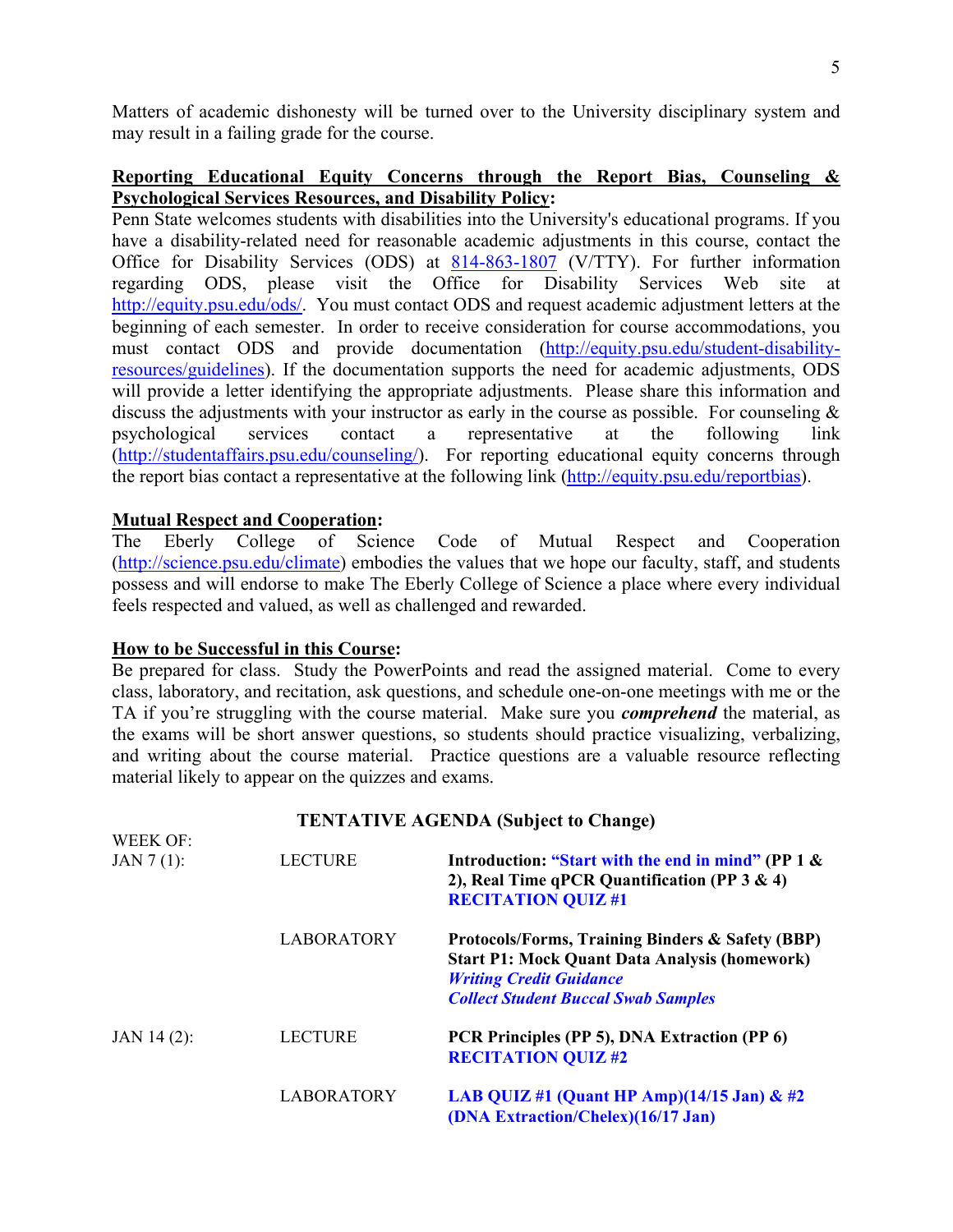|                |                   | <b>P1: Quant HP Amp, Mock Quant Exercise</b><br>homework due, Go Over Homework<br><b>P1: Quant HP Data Analysis</b><br><b>Start P2: DNA Extraction &amp; Quant</b>                                                         |
|----------------|-------------------|----------------------------------------------------------------------------------------------------------------------------------------------------------------------------------------------------------------------------|
| $JAN 21 (3)$ : | <b>LECTURE</b>    | <b>NO CLASS or LAB on MONDAY (MLK Day), NO</b><br>LAB on TUESDAY, STRs/Fusion (PP 7), STR<br>Analysis I (PP 8)<br><b>RECITATION QUIZ#3</b>                                                                                 |
|                | <b>LABORATORY</b> | LAB QUIZ#3 (STR Amp)<br>P2: STR Amp, STR Analysis Tutorial<br>P1 of Training Binder is Due (23/24Jan)                                                                                                                      |
| JAN 28 (4):    | <b>LECTURE</b>    | 3130xl Features/Operation (PP 9), STR Analysis II<br>(PP 10), PopGen/Stat I (PP 11)<br><b>RECITATION QUIZ #4</b>                                                                                                           |
|                | <b>LABORATORY</b> | LAB QUIZ #4 (STR Analysis) & #5 (3130)(28/29 Jan)<br>P2: 3130, Mock STR Analysis, Sample STR Analysis<br>P2 Initial Test Set Due (28/29 Jan)<br><b>Instructor meetings on P1 &amp; P2 Initial Test Set (30/31)</b><br>Jan) |
| FEB $4(5)$ :   | <b>LECTURE</b>    | PopGen/Stat II (PP 12), Exam Review<br><b>EXAM 1: 6 FEBRUARY (thru PowerPoint 12)</b><br>258 Willard (6:00-7:30 PM)<br><b>NO RECITATION</b>                                                                                |
|                | <b>LABORATORY</b> | LAB QUIZ #6 $(Stats)(4/5 Feb)$<br>P2: Sample STR Analysis, Database Construction,<br><b>Stats, Report Writing</b>                                                                                                          |
| FEB 11 (6):    | <b>LECTURE</b>    | <b>Mixture Interpretation and Differential Extraction</b><br>(PP 13), Mixture Interpretation II (PP 14), Mixture<br><b>Interpretation III (PP 15)</b><br><b>RECITATION QUIZ #5</b>                                         |
|                | <b>LABORATORY</b> | LAB QUIZ #7 (Differential) $(11/12$ Feb) & #8<br>(Mixture Analysis)(13/14 Feb)<br><b>Start P3: Differential DNA Extraction, Quant, Mock</b><br><b>Mixture Analysis Tutorial</b><br>P2 of Training Binder is Due (11/12Feb) |
| FEB 18 (7):    | <b>LECTURE</b>    | <b>NO CLASS or RECITATION</b><br><b>AAFS Meeting (19-23 Feb)</b>                                                                                                                                                           |
|                | <b>LABORATORY</b> | P3: Amp, 3130 & Mock Mixture STR Analysis<br><b>Instructor meetings on P2 (18/19 Feb)</b><br>P3 Initial Test Set Due (18/19 Feb)<br><b>Instructor meetings on P3 Initial Test Set (20/21 Feb)</b>                          |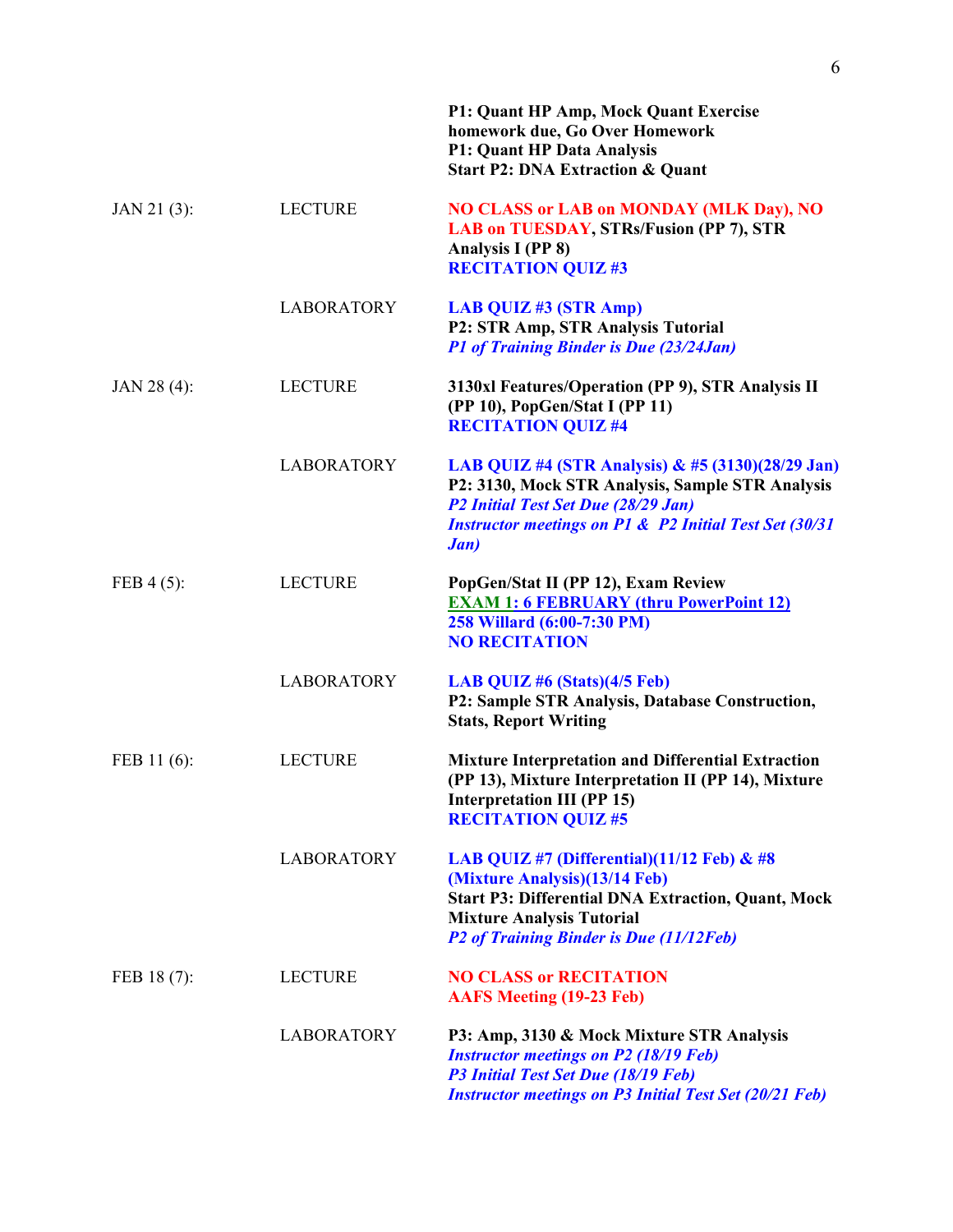| FEB 25 (8):  | <b>LECTURE</b>    | PopGen/Stat III (PP 16) & Y STRs/Y Quant (PP 17)<br><b>RECITATION QUIZ #6</b>                                                                                                                                                                  |
|--------------|-------------------|------------------------------------------------------------------------------------------------------------------------------------------------------------------------------------------------------------------------------------------------|
|              | <b>LABORATORY</b> | LAB QUIZ #9 (Y Analysis)(27/28 Feb)<br>P3: Mock Mixture Analysis, Sample Mixture<br>Analysis & Y STR Analysis Tutorial                                                                                                                         |
| MAR 4:       | <b>LECTURE</b>    | <b>NO CLASSES or LABORATORIES THIS WEEK</b><br><b>SPRING BREAK</b>                                                                                                                                                                             |
| MAR 11(9):   | <b>LECTURE</b>    | PopGen/Stat IV (PP 18), QT Evidence Screening<br>Methods, Photodoc, Case File Structure Writing (PP<br>19), Exam Review<br><b>EXAM 2: 13 MARCH (thru PowerPoint 18)</b><br>258 Willard (6:00-7:30 PM)<br><b>NO RECITATION</b>                  |
|              | <b>LABORATORY</b> | <b>Initiate the QUALIFYING TEST (See QT Schedule)</b><br>P3: Sample Mixture Analysis & Y STR Analysis                                                                                                                                          |
| MAR 18 (10): | <b>LECTURE</b>    | PopGen/Stat V (PP 20) & Y STR Individualization<br>and Rapidly Mutating Loci (PP 21)<br><b>RECITATION QUIZ #7</b>                                                                                                                              |
|              | <b>LABORATORY</b> | <b>QUALIFYING TEST (See QT Schedule)</b><br>P3: Y STR Analysis, Stats & Report Writing                                                                                                                                                         |
| MAR 25 (11): | <b>LECTURE</b>    | Advanced Techniques (extraction methods)(PP 22) &<br><b>Advanced Technologies (Rapid DNA Testing, LIMS,</b><br>Robotics, NGS)(PP 23)<br><b>RECITATION QUIZ #8</b>                                                                              |
|              | <b>LABORATORY</b> | <b>QUALIFYING TEST (See QT Schedule)</b><br>P3: Stats & Report Writing<br>P3 of TB is Due (27/28 Mar)                                                                                                                                          |
| APR 1 (12):  | <b>LECTURE</b>    | Probabilistic Genotyping (PP 24), NRC Reports,<br>QA/QC, and Laboratory Accreditation (PP 25)<br><b>RECITATION QUIZ #9</b>                                                                                                                     |
|              | <b>LABORATORY</b> | <b>QUALIFYING TEST (See QT Schedule)</b><br><b>Instructor meetings on P3</b>                                                                                                                                                                   |
| APR 8 (13):  | <b>LECTURE</b>    | <b>Exam Review, Testimony Review (PP 26)</b><br><b>EXAM 3: 8 &amp; 10 APRIL (CUMULATIVE)</b><br>Part 1 (8 Apr): 258 Willard (6:00-7:30 PM)<br>Part 2 (10 Apr): 222 Thomas (10:10-11:00 am)<br><b>Testimony Review (PP26) during RECITATION</b> |
|              | <b>LABORATORY</b> | <b>QUALIFYING TEST (See QT Schedule)</b><br>QT Case Files are Due by NOON on 12 Apr – drop off<br>in 015 Thomas                                                                                                                                |